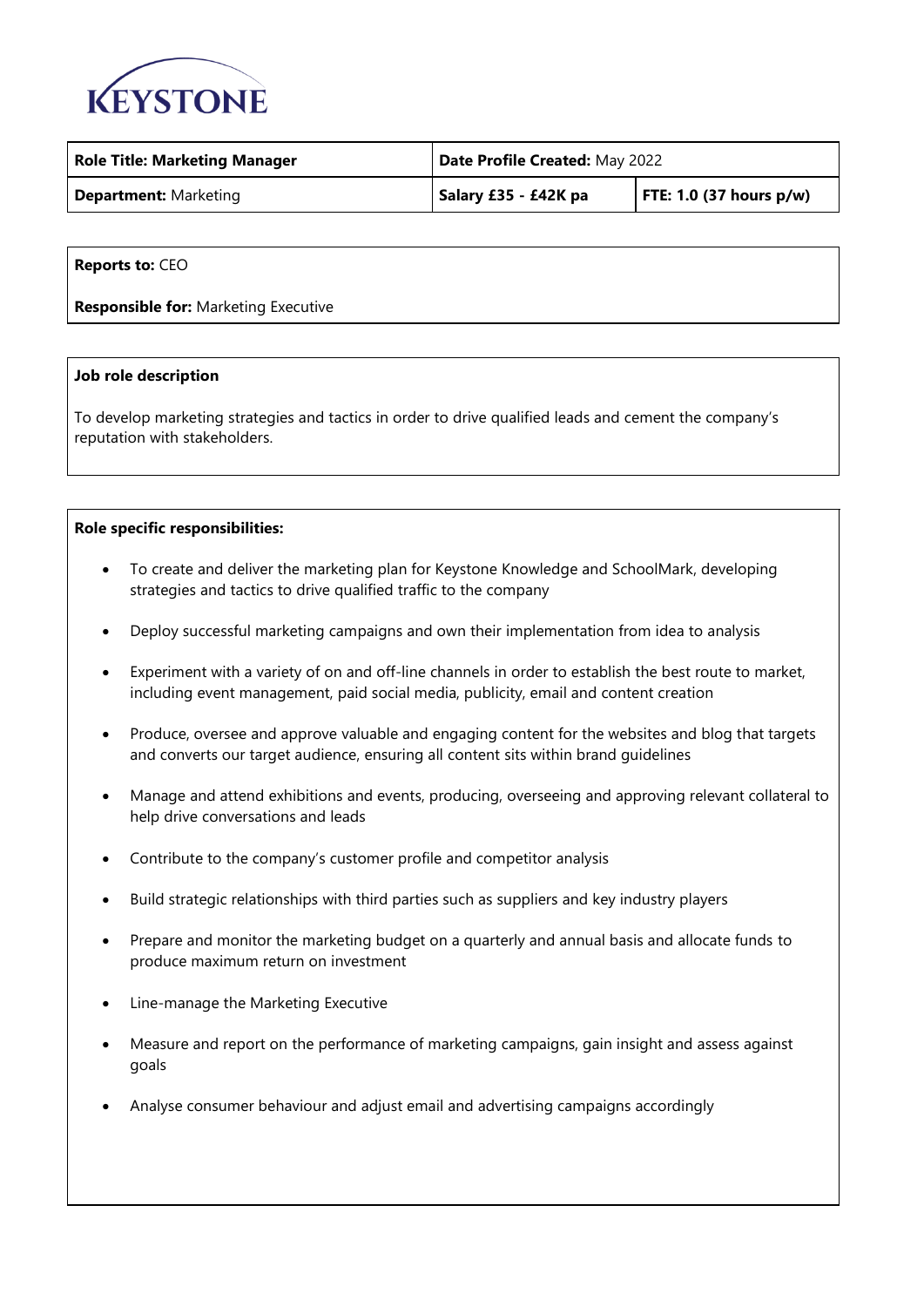

## **General responsibilities:**

- Work in accordance with our policies and champion our vision and values, maintaining the companies' reputations
- Observe the health and safety policies and procedures
- Invest time in your own development; attend training, undertake personal research and identify opportunities for your personal continual development
- Recognise that Keystone is a growing business and undertake all reasonable requests in line with your position
- Work to the highest standards of corporate and social responsibility
- Be committed to our ethics and values in relation to equality, diversity and inclusion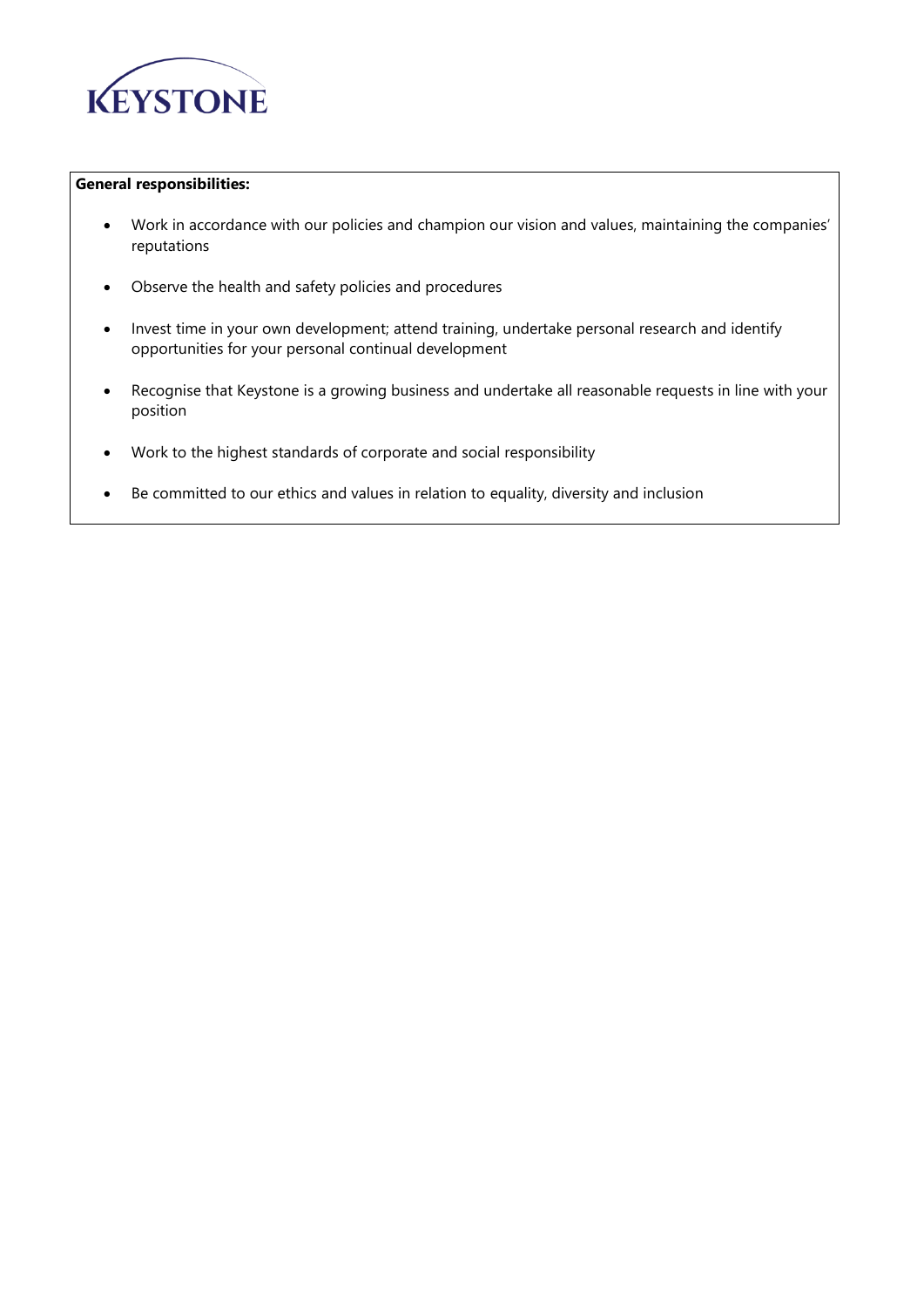

## **Person Specification**

| <b>Job Title: Marketing Manager</b>   |               | <b>Department: Marketing</b>         |               |
|---------------------------------------|---------------|--------------------------------------|---------------|
| <b>Essential</b>                      | <b>Assess</b> | <b>Desirable</b>                     | <b>Assess</b> |
|                                       | by            |                                      | by            |
|                                       |               |                                      |               |
| <b>Attainments and Qualifications</b> |               |                                      |               |
| Educated to degree level (2:1 or      | A, I          | CIM qualification (or equivalent)    | A             |
| higher) or relevant experience in:    |               |                                      |               |
| Marketing management, marketing       |               |                                      |               |
| analysis                              |               |                                      |               |
|                                       |               |                                      |               |
| <b>Experience</b>                     |               |                                      |               |
| Experience which demonstrates         | A, I, P       | Experience of working in the         | A, I          |
| professional competence to operate    |               | education sector and/or a service    |               |
| at a Marketing Manager level          |               | sector                               |               |
| Experience of services marketing      | A             |                                      |               |
| Experience of identifying target      | A, I, P       | Experience of event/exhibition       | A, I          |
| audiences and creating, and           |               | management                           |               |
| managing, commercially focused        |               |                                      |               |
| marketing campaigns, across on and    |               |                                      |               |
| off-line channels, that produce       |               |                                      |               |
| qualified leads                       |               |                                      |               |
| Experience of producing campaign      | A, I          |                                      |               |
| and activity analysis and             |               |                                      |               |
| subsequently implementing learnings   |               |                                      |               |
| <b>Skills and Knowledge</b>           |               |                                      |               |
| Commercially astute with the ability  | A, I          | An understanding of issues effecting | A, I          |
| to deliver ROI                        |               | the education sector                 |               |
| A sense for the aesthetics and a love | A, I          |                                      |               |
| for great copy                        |               |                                      |               |
| Ability to work remotely, managing    | A, I          |                                      | A, I          |
| time and organisation, including      |               |                                      |               |
| remote line-management                |               |                                      |               |
| Use of Microsoft teams, Hubspot,      | A, I          |                                      |               |
| analytics software, social media      |               |                                      |               |
| platforms and CMS systems             |               |                                      |               |
| Numerically literate; budget setting  | A, I          |                                      |               |
| and management, interpretation of     |               |                                      |               |
| data                                  |               |                                      |               |
| Ability to develop strong working     | A, I          |                                      |               |
| relationships with team members and   |               |                                      |               |
| third parties                         |               |                                      |               |
| Up to date with the latest marketing  | A, I          |                                      |               |
| trends                                |               |                                      |               |